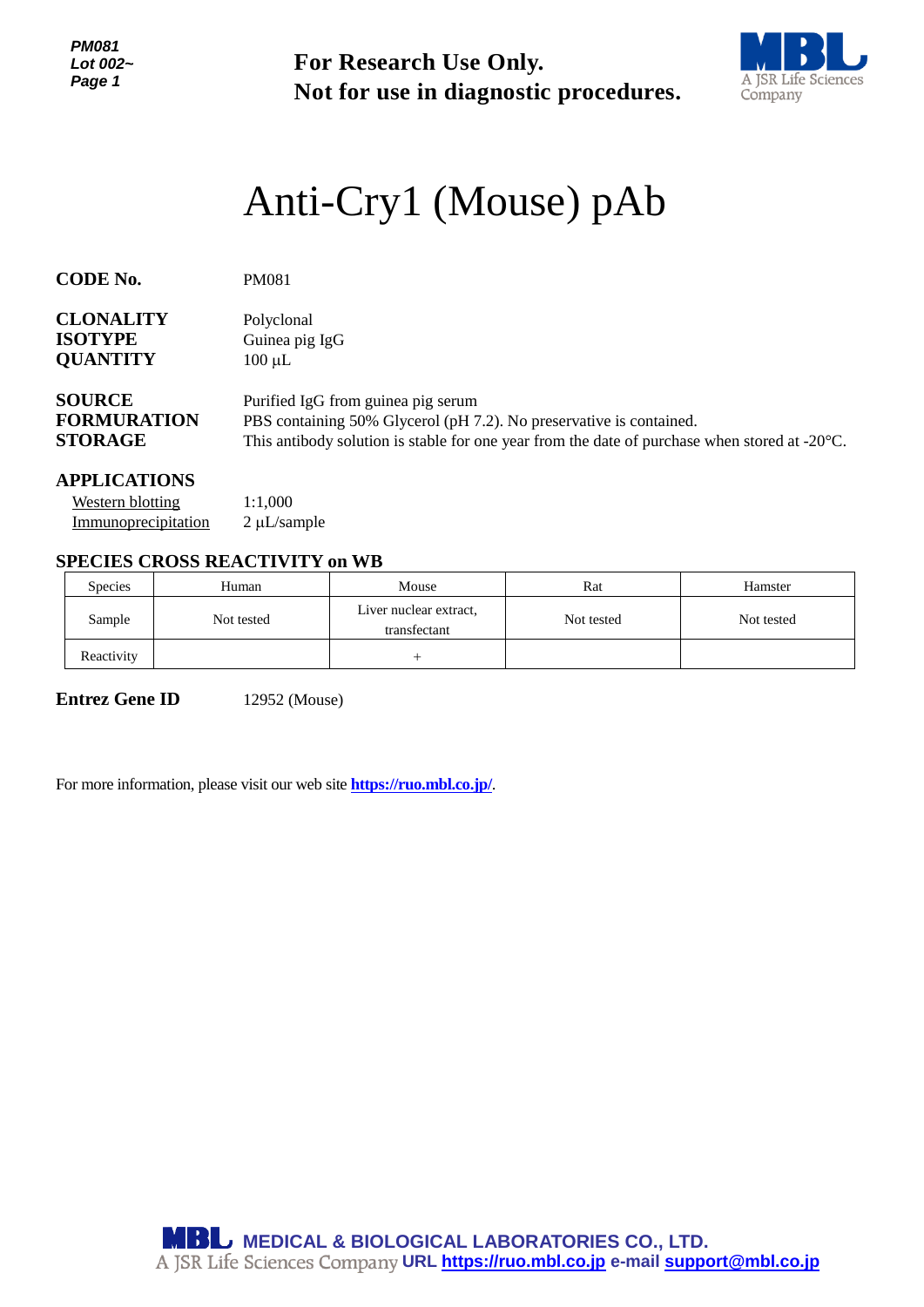*PM081 Lot 002~ Page 2*

## *g* **SDS-PAGE & Western blotting**

- 1) Prepare the tissue or cell sample described as below:
- [Tissue] Mix 10  $\mu$ L of mouse liver nuclear extract with 10  $\mu$ L of Laemmli's sample buffer.
- $[Fe/H]$  Wash 1 x 10<sup>7</sup> cells 3 with PBS and suspends them in 1 mL Laemmli's sample buffer.
- 2) Boil the samples for 5 min. and centrifuge. Load 20  $\mu$ L of the tissue sample or 5  $\mu$ L of cell sample per lane in a 1-mm-thick SDS-polyacrylamide gel (12.5% acrylamide) for electrophoresis.
- 3) Blot the protein to a polyvinylidene difluoride (PVDF) membrane at 1 mA/cm<sup>2</sup> for 1 hr. in a semi-dry transfer system (Transfer Buffer: 25 mM Tris, 190 mM glycine, 20% methanol). See the manufacturer's manual for precise transfer procedure.
- 4) To reduce nonspecific binding, soak the membrane in 10% skimmed milk (in PBS, pH 7.2) overnight at 4°C.
- 5) Wash the membrane with PBS-T [0.05% Tween-20 in PBS] (5 min. x 3).
- 6) Incubate the membrane with primary antibody diluted with 1% skimmed milk (in PBS, pH 7.2) as suggested in the **APPLICATION** for 1 hr. at room temperature. (The concentration of antibody will depend on the conditions.)
- 7) Wash the membrane with PBS-T (5 min. x 3).
- 8) Incubate the membrane with the 1:20,000 Rabbit anti-Guinea Pig IgG (H+L) Secondary Antibody, HRP conjugate (Thermo Fisher Scientific; code no. 61-4620) diluted with 1% skimmed milk (in PBS, pH 7.2) for 1 hr. at room temperature.
- 9) Wash the membrane with PBS-T (5 min. x 3).
- 10) Wipe excess buffer on the membrane, then incubate it with Immobilon Western Chemiluminescent HRP Substrate (Merck Millipore; code no. WBKLS0100) for 1 min. Remove extra reagent from the membrane by dabbing with paper towel, and seal it in plastic wrap.
- 11) Expose to an X-ray film in a dark room for 15 sec. Develop the film as usual. The condition for exposure and development may vary.

(Positive controls for Western blotting; Mouse liver nuclear extract and transfectant)



## *Western blotting analysis of mouse Cry1*

Lane 1: Mouse liver nuclear extract (ZT24)

Lane 2: Cry1/Cry2 double knockout mouse liver nuclear extract (ZT24)

- Lane 3: Mouse Cry1/HEK293T
- Lane 4: Mouse Cry2/HEK293T
- Lane 5: HEK293T

Immunoblotted with Anti-Cry1 (Mouse) pAb (MBL, code no. PM081)

Cry1/Cry2 double knockout mouse was kindly provided by Dr. Toshiyuki Hamada. (Hokkaido University Graduate School of Medicine)